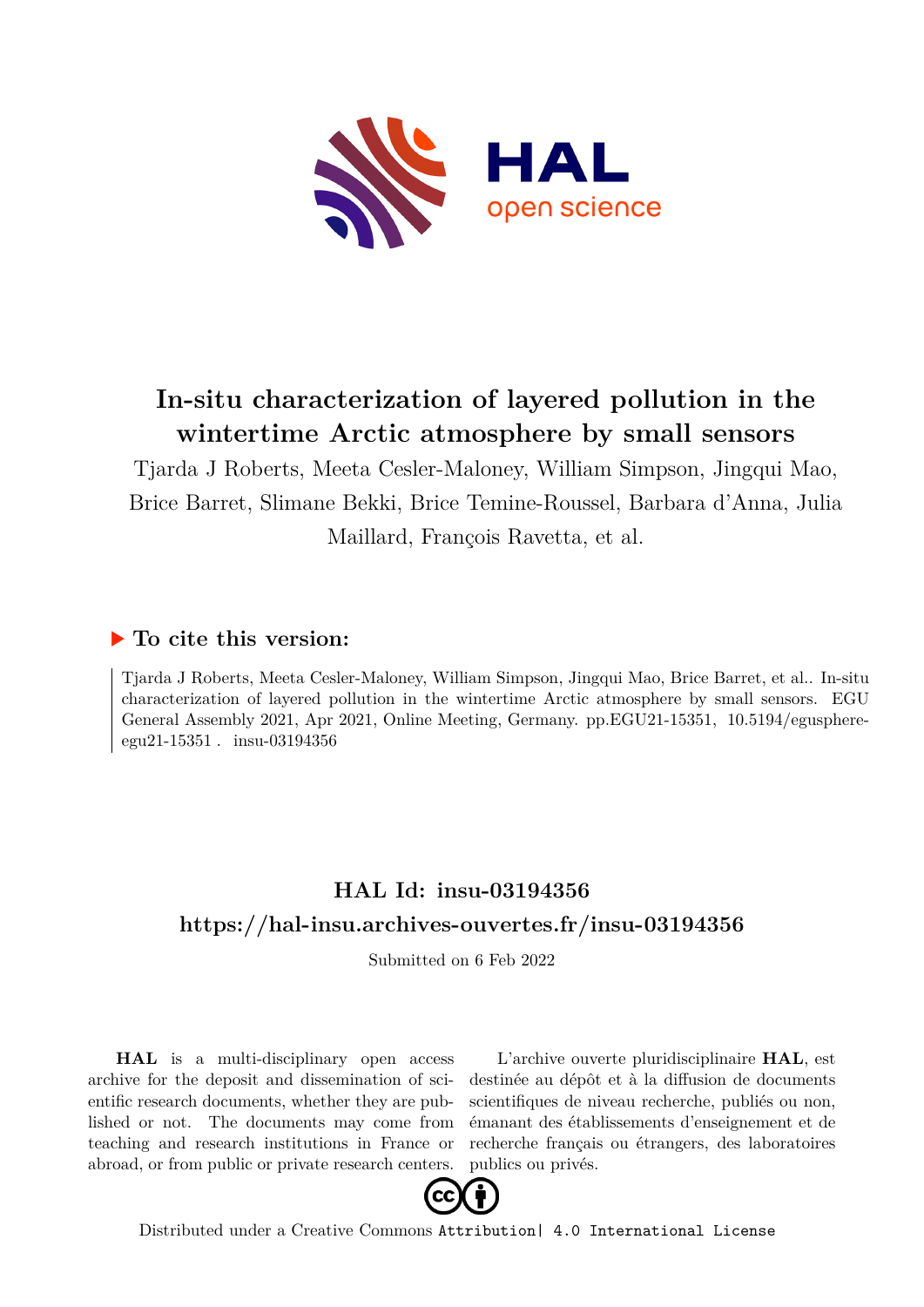

EGU21-15351 https://doi.org/10.5194/egusphere-egu21-15351 EGU General Assembly 2021 © Author(s) 2022. This work is distributed under the Creative Commons Attribution 4.0 License.



## **In-situ characterization of layered pollution in the wintertime Arctic atmosphere by small sensors**

**Tjarda Roberts**<sup>1</sup>, Meeta Cesler-Maloney<sup>2</sup>, William Simpson<sup>2</sup>, Jingqui Mao<sup>2</sup>, Brice Barret<sup>3</sup>, Slimane Bekki<sup>4</sup>, Brice Temine-Roussel<sup>5</sup>, Barbara d'Anna<sup>5</sup>, Julia Maillard<sup>4</sup>, Francois Ravetta<sup>4</sup>, Jean-Christophe Raut $^4$ , Andy Woods $^6$ , Eleftherios Ioannidis $^4$ , and Kathy Law $^4$ 

1 LPC2E-CNRS, Laboratory of Physics and Chemistry of Space and the Environment, Orléans, France (Tjarda.Roberts@cnrsorleans.fr)

<sup>2</sup>Department of Chemistry, University of Alaska, Fairbanks, USA

<sup>3</sup>LA-CNRS, Laboratoire d'Aerologie, Toulouse, France

4 LATMOS-CNRS, Laboratoire Atmosphères, Observations Spatiales, Paris, France

<sup>5</sup>LCE-CNRS, Laboratoire Chimie Environnement, Aix-Marseille University, France

<sup>6</sup>BPI & Department of Earth Sciences, University of Cambridge, UK

During the Arctic winter, local emissions (e.g. from home-heating, traffic, power station or industry plumes) coupled to poor dispersion caused by strong temperature inversions can lead to severe air pollution events. For example, each winter, Fairbanks (Alaska) experiences high abundances of gaseous pollutants and particulate matter (PM), leading to air-quality exceedances. However, there is still limited knowledge on the coupled physico-chemical and dynamical processes that cause wintertime Arctic pollution and aerosol formation under the very cold and low light conditions, and where levels of oxidants such as ozone at the surface can become depleted under limited vertical mixing. Here, we demonstrate novel deployment of low cost small sensors measuring PM2.5, gases (CO, NO, NO2, O3) and meteorological parameters (P, T, RH) to characterize Arctic atmospheric composition and properties, including mapping vertical distributions.

Our three-week pre-ALPACA (Alaskan Layered Pollution and Chemical Analysis) intensive fieldcampaign took place in downtown Fairbanks in Nov-Dec 2019. Small sensor temperaturedependencies were characterized by instrument cross-comparisons and correction-algorithms developed. Sensors were then deployed near-ground, on the roof of a 19 m building, and on a vertical pulley system set-up along the side of the building for vertical profiling. The small sensors show a strong capability to capture temporal variations in PM2.5, CO, NO and NO $_2$  and O $_3$ , across a wide temperature range: surface gas and particle abundances became elevated during a coldpolluted period (temperatures as low as -30 C) and again became elevated during a subsequent warm-polluted period (temperatures around -3 C). Vertical profiling during the warm-polluted period identified strong temperature inversions associated with near-surface layers of high PM2.5 and CO that are distinct from an overlying clean, warm, humid air-mass. During the cold-polluted period, temperature inversions were present but less strong, there was little vertical structure in composition, and PM2.5 was often greater at 20m than at the surface. This finding contrasts with a